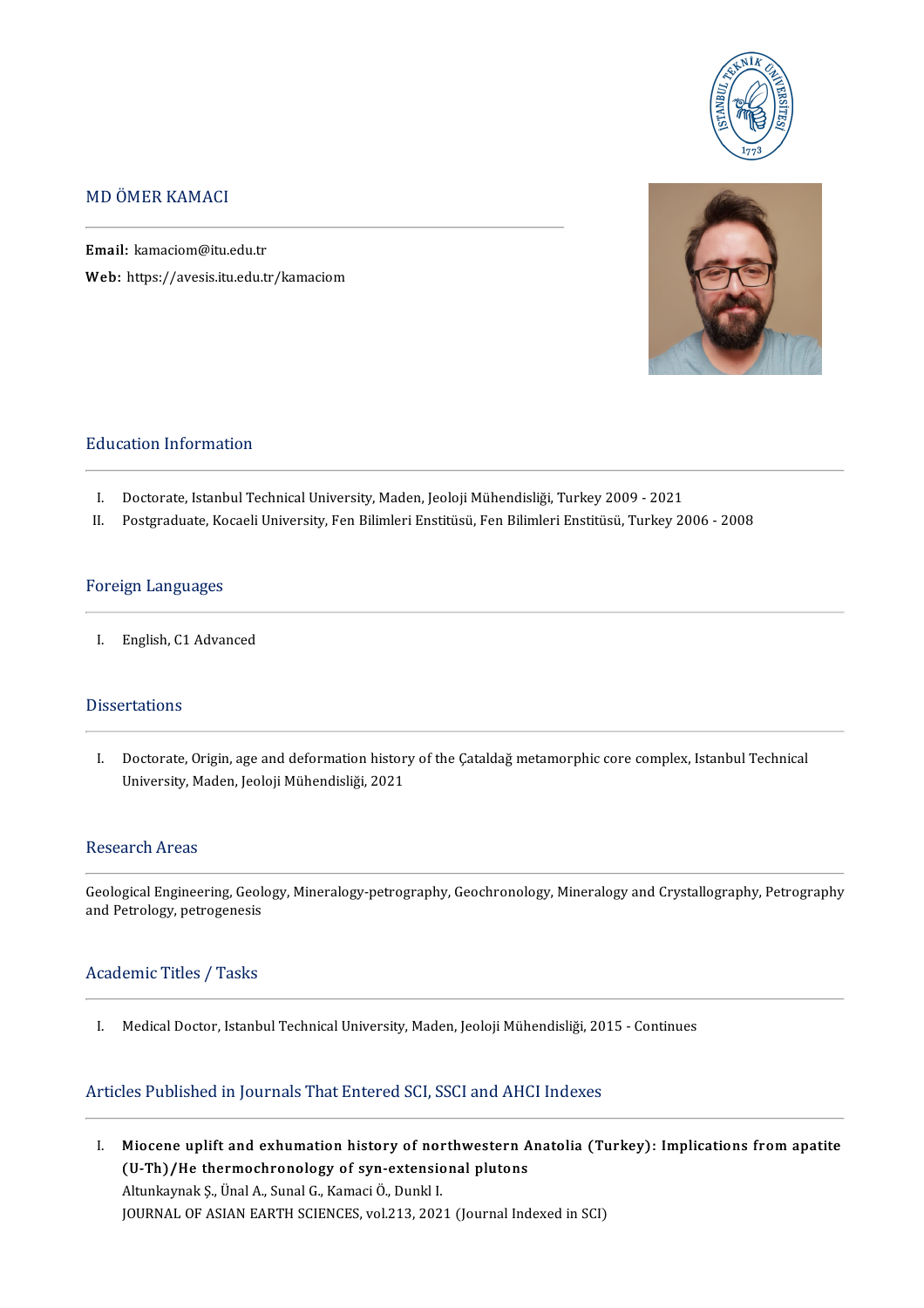- II. The role of accreted continental crust in the formation of granites within the Alpine style continental<br>Collision Fone: Coochemical and geochronological constrains from lougegranites in the sataldes The role of accreted continental crust in the formation of granites within the Alpine style contin<br>collision zone: Geochemical and geochronological constrains from leucogranites in the cataldag<br>Metamernhis Care Compley (NW The role of accreted continental crust in t<br>collision zone: Geochemical and geochron<br>Metamorphic Core Complex (NW Turkey)<br>Kamasi Ö. Altunkaymak S collision zone: Geochemical and geochronological constrains from leucogranites in the cataldag<br>Metamorphic Core Complex (NW Turkey)<br>Kamaci Ö., Altunkaynak Ş. LITHOS, vol.354, 2020 (Journal Indexed in SCI) Kamaci Ö., Altunkaynak Ş.<br>LITHOS, vol.354, 2020 (Journal Indexed in SCI)<br>III. The emplacement history of granitic intrusions into the upper crust: Forceful to passive<br>complacement of the early Missone Solarya Bluton (NW Tu
- LITHOS, vol.354, 2020 (Journal Indexed in SCI)<br>The emplacement history of granitic intrusions into the upper crust: Forceful to<br>emplacement of the early Miocene Solarya Pluton (NW Turkey) as a case study<br><sup>Thol A</sup>, Alturkay emplacement of the early Miocene Solarya Pluton (NW Turkey) as a case study Unal A., Altunkaynak Ş., Kamaci Ö., Dunkl I., Benowitz J. A. JOURNAL OF ASIAN EARTH SCIENCES, vol.183, 2019 (Journal Indexed in SCI) Unal A., Altunkaynak Ş., Kamaci Ö., Dunkl I., Benowitz J. A.<br>JOURNAL OF ASIAN EARTH SCIENCES, vol.183, 2019 (Journal Indexed in SCI)<br>IV. Magma chamber processes and dynamics beneath northwestern Anatolia: Insights from min
- JOURNAL OF ASIAN EARTH SCIENCES, vol.183, 2019 (Journal Indexed in SCI)<br>Magma chamber processes and dynamics beneath northwestern Anatolia: Insights from mine<br>chemistry and crystal size distributions (CSDs) of the Kepsut v Magma chamber proce<br>chemistry and crystal<br>Kamacl Ö., Altunkaynak Ş.<br>JOUPMAL OE ASIAN FART chemistry and crystal size distributions (CSDs) of the Kepsut volcanic complex (NW Turkey)<br>Kamacl Ö., Altunkaynak Ş.<br>JOURNAL OF ASIAN EARTH SCIENCES, vol.181, 2019 (Journal Indexed in SCI)
- Kamacl Ö., Altunkaynak Ş.<br>JOURNAL OF ASIAN EARTH SCIENCES, vol.181, 2019 (Journal Indexed in SCI)<br>V. Cooling and deformation history of the cataldag Metamorphic Core Complex (NW Turkey)<br>Kamasi Ö. Altunkaynak S. **JOURNAL OF ASIAN EART<br>Cooling and deformation<br>Kamaci Ö., Altunkaynak Ş.<br>JOUPNAL OF ASIAN FART** Cooling and deformation history of the cataldag Metamorphic Core Complex (N<br>Kamaci Ö., Altunkaynak Ş.<br>JOURNAL OF ASIAN EARTH SCIENCES, vol.172, pp.279-291, 2019 (Journal Indexed in SCI)<br>Coochamistry of uranium and thorium
- Kamaci Ö., Altunkaynak Ş.<br>JOURNAL OF ASIAN EARTH SCIENCES, vol.172, pp.279-291, 2019 (Journal Indexed in SCI)<br>VI. Geochemistry of uranium and thorium and natural radioactivity levels of the western Anatolian<br>plutons. T **JOURNAL OF ASIA<br>Geochemistry of<br>plutons, Turkey**<br>Papadapoulas A Geochemistry of uranium and thorium and natural radioact<br>plutons, Turkey<br>Papadopoulos A., Altunkaynak Ş., Koroneos A., UNAL A., KAMACI Ö.<br>MINERALOCY AND PETROLOCY vol 111 no 5 nn 677-601-2017 (L pl<mark>utons, Turkey</mark><br>Papadopoulos A., Altunkaynak Ş., Koroneos A., UNAL A., KAMACI Ö.<br>MINERALOGY AND PETROLOGY, vol.111, no.5, pp.677-691, 2017 (Journal Indexed in SCI)<br>The Cetaldeg Plutania Complex in Western Anatolia: Polas

Papadopoulos A., Altunkaynak Ş., Koroneos A., UNAL A., KAMACI Ö.<br>MINERALOGY AND PETROLOGY, vol.111, no.5, pp.677-691, 2017 (Journal Indexed in SCI)<br>VII. The Cataldag Plutonic Complex in Western Anatolia: Roles of Different MINERALOGY AND PETROLOGY, vol.111, no.5, pp.677-691, 2017 (Jo<br>The Cataldag Plutonic Complex in Western Anatolia: Roles o<br>Buildup in Connection With the Core Complex Development<br>Kamasi Ö. Ünal A. Altunkaynak S. Coorgioy S. KamaciÖ.,ÜnalA.,AltunkaynakŞ.,GeorgievS.,Bilor Z.M. Buildup in Connection With the Core Complex Development<br>Kamaci Ö., Ünal A., Altunkaynak Ş., Georgiev S., Billor Z. M.<br>ACTIVE GLOBAL SEISMOLOGY: NEOTECTONICS AND EARTHQUAKE POTENTIAL OF THE EASTERN<br>MEDITERRANEAN RECION vol Kamaci Ö., Ünal A., Altunkaynak Ş., Georgiev S., Billor Z. M.<br>ACTIVE GLOBAL SEISMOLOGY: NEOTECTONICS AND EARTHQUAKE POTENTIAL<br>MEDITERRANEAN REGION, vol.225, pp.189-222, 2017 (Journal Indexed in SCI)<br>Distribution of natural VIII. Distribution of natural radioactivity and assessment of radioactive dose of Western Anatolian plutons, Turkey MEDITERRANEAN REGION, vol.225, pp.189-222, 2017 (Journal Indexed in SCI)

Papadopoulos A., Altunkaynak Ş., Koroneos A., UNAL A., KAMACI Ö. TURKISH JOURNAL OF EARTH SCIENCES, vol.25, no.5, pp.434-455, 2016 (Journal Indexed in SCI)

### Books&BookChapters

I. The Çataldağ Plutonic Complex InWestern Anatolia: Roles Of Different Granites On The Crustal The Çataldağ Plutonic Complex In Western Anatolia: Roles Of<br>Buildup In Connection With The Core Complex Development Buildup In Connection With The Core Complex Development<br>Kamacı Ö., Ünal A., Altunkaynak Ş. Buildup In Connection With The Core Complex Development<br>Kamacı Ö., Ünal A., Altunkaynak Ş.<br>in: Active Global Seismology: Neotectonics And Earthquake Potential Of The Eastern Mediterranean Region,<br>İhrahim Caman Vücal Vılmag

Kamacı Ö., Ünal A., Altunkaynak Ş.<br>in: Active Global Seismology: Neotectonics And Earthquake Potential Of The Eastern Mediterranean Regic<br>İbrahim Çemen,Yücel Yılmaz, Editor, John Wiley & Sons, West Sussex, UK , New Jersey, İbrahim Çemen,Yücel Yılmaz, Editor, John Wiley & Sons, West Sussex, UK , New Jersey, pp.189-222, 2017<br>Refereed Congress / Symposium Publications in Proceedings

I. THERMOCHROLONOGY AND DEFORMATION HISTORY OF ÇATALDAG PLUTONIC COMPLEX: THERMOCHROLONOGY AND DEFORMATION HISTORY OF ÇATALDAG PLUTONIC COMPLEX:<br>IMPLICATIONS FOR EVOLUTION OF THE GRANITES IN WEST ANATOLIAN CORE COMPLEXES, TURKEY THERMOCHROLONOGY AN<br>IMPLICATIONS FOR EVOL<br>Kamacı Ö., ALTUNKAYNAK Ş.<br>40th Coology symposium, Ad IMPLICATIONS FOR EVOLUTION OF THE GRANITES I<br>Kamacı Ö., ALTUNKAYNAK Ş.<br>40th Geology symposium, Adana, Turkey, 3 - 06 May 2017<br>The Origin and Betrogenesis of Mount Hesen (Small

40th Geology symposium, Adana, Turkey, 3 - 06 May 2017

Kamacı Ö., ALTUNKAYNAK Ş.<br>40th Geology symposium, Adana, Turkey, 3 - 06 May 2017<br>II. The Origin and Petrogenesis of Mount Hasan (Small Mt. Hasan) and Keçiboyduran Stratovolcanoes<br>Calışkanoğlu A. Z. , UNAL A., KAMACI Ö.

European Geosciences Union General Assembly 2017, Viyana, Austria, 10 - 18 April 2017, pp.849

III. An integrated study on microtectonics, geothermometry and thermochronology of the Çataldağ Core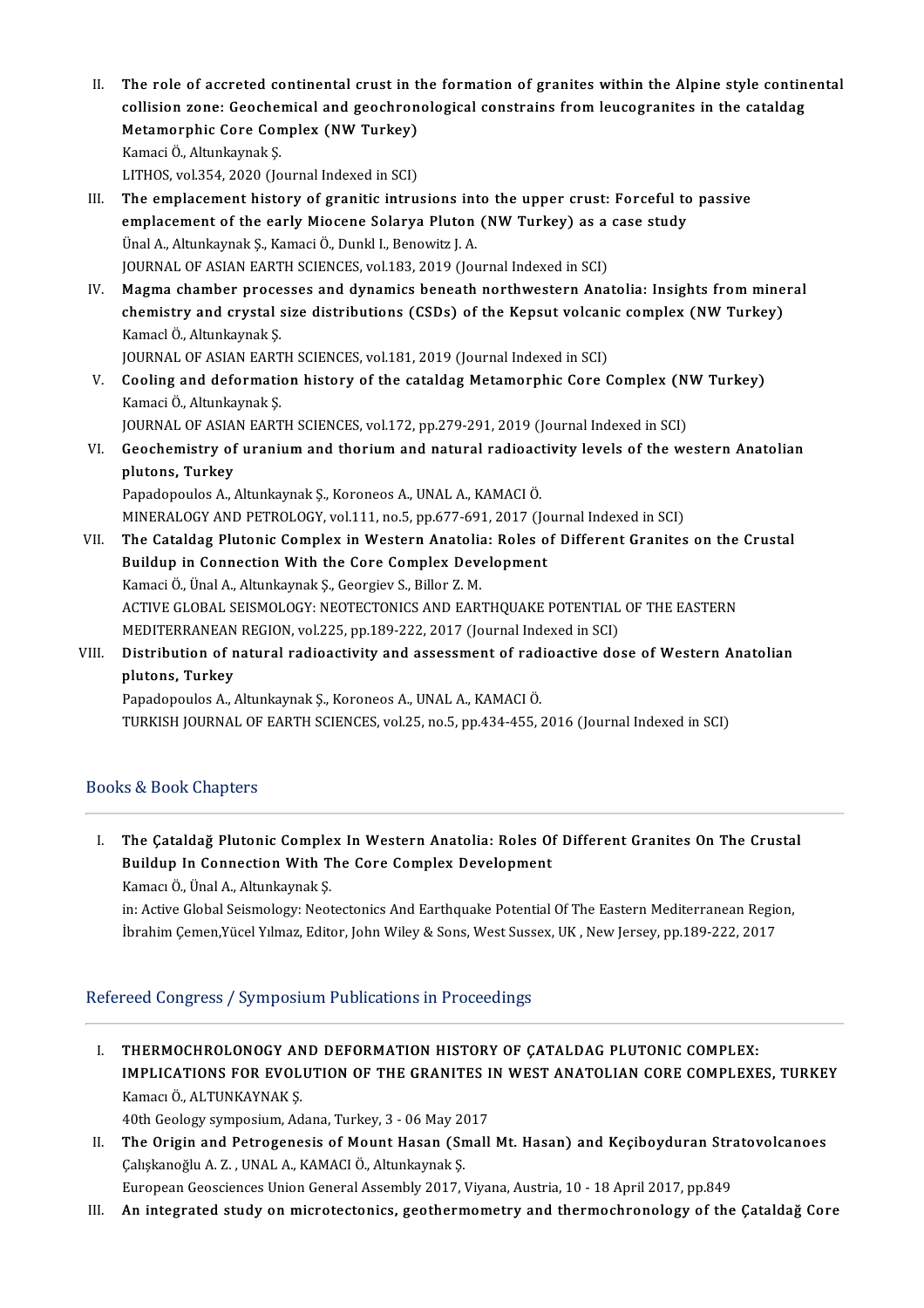Complex (NW Turkey): Implications for cooling, deformation and uplift history<br>KAMACLÖ, Altunkaynek S Complex (NW Turkey):<br>KAMACI Ö., Altunkaynak Ş.<br>Euronean Ceessianess Uni Complex (NW Turkey): Implications for cooling, deformation and uplift history<br>KAMACI Ö., Altunkaynak Ş.<br>European Geosciences Union General Assembly 2017, Viyana, Austria, 10 - 18 April 2017, pp.13049<br>Natural radioastivity KAMACI Ö., Altunkaynak Ş.<br>European Geosciences Union General Assembly 2017, Viyana, Austria, 10 - 18 April 2017, pp.13049<br>IV. Natural radioactivity of Western Anatolian plutons, Turkey PAPADOPOULOS A., Altunkaynak Ş., KORONEOS A., UNAL A., KAMACI Ö. 14. International Congress Thessaloniki, Thessaloniki, Greece, 25 - 27 May 2016, pp.1 PAPADOPOULOS A., Altunkaynak Ş., KORONEOS A., UNAL A., KAMACI Ö.<br>14. International Congress Thessaloniki, Thessaloniki, Greece, 25 - 27 May 2016, pp.1<br>V. Evidence for Early Miocene basaltic Influx into the crustal magma ch 14. International Congress Thessal<br>Evidence for Early Miocene ba<br>extension in western Anatolia<br>KAMACLÖ Altunkaynak S Evidence for Early Mioc<br>extension in western Ar<br>KAMACI Ö., Altunkaynak Ş.<br>7th Coochomistry Symnosi extension in western Anatolia<br>KAMACI Ö., Altunkaynak Ş.<br>7th Geochemistry Symposium, Antalya, Turkey, 16 - 18 May 2016, pp.1<br>"Kansut Velkanik Tenluluğu'nun (KB Anadalu), Kristal Beyut D. KAMACI Ö., Altunkaynak Ş.<br>7th Geochemistry Symposium, Antalya, Turkey, 16 - 18 May 2016, pp.1<br>VI. "Kepsut Volkanik Topluluğu'nun (KB Anadolu) Kristal Boyut Dağılımı (CSD) ve Petrografisi: Magma<br>Kanısması ve Yükselim Süresl 7th Geochemistry Symposium, Antalya, Turkey, 16 - 18 May 2<br>"Kepsut Volkanik Topluluğu'nun (KB Anadolu) Kristal<br>Karışması ve Yükselim Süreçlerine Dair Bulgular", 69<br>KAMACLÖ Alturkaynak S "Kepsut Volkanik Toplu<br>Karışması ve Yükselim S<br>KAMACI Ö., Altunkaynak Ş.<br>60 Türkiya kaleji Kuruka Karışması ve Yükselim Süreçlerine Dair Bulgular", 69<br>KAMACI Ö., Altunkaynak Ş.<br>69. Türkiye Jeoloji Kurultayı, Ankara, Turkey, 25 - 29 April 2016, pp.1 KAMACI Ö., Altunkaynak Ş.<br>69. Türkiye Jeoloji Kurultayı, Ankara, Turkey, 25 - 29 April 2016, pp.1<br>VII. Two-stage Uplift of Granite-Gneiss-Migmatite Complex (GGMC) of Çataldag Core Complex (Western<br>Anatalia Turkay): the 69. Türkiye Jeoloji Kurultayı, Ankara, Turkey, 25 - 29 April 2016, pp.1<br>Two-stage Uplift of Granite-Gneiss-Migmatite Complex (GGMC) of Ça<br>Anatolia, Turkey): the role of detachment faults on uplift processes.<br>KAMACLÖ, Altun Two-stage Uplift of Grai<br>Anatolia, Turkey): the r<br>KAMACI Ö., Altunkaynak Ş.<br>ECU 2016 Viyana, Austria Anatolia, Turkey): the role of detachment faults on uplif<br>KAMACI Ö., Altunkaynak Ş.<br>EGU 2016, Viyana, Austria, 17 - 22 April 2016, vol.18, pp.10086<br>Syayrluk Volkanitlerinin Loolejisi ve Petrejenezi (KP Ana KAMACI Ö., Altunkaynak Ş.<br>EGU 2016, Viyana, Austria, 17 - 22 April 2016, vol.18, pp.10086<br>VIII. Susurluk Volkanitlerinin Jeolojisi ve Petrojenezi (KB Anadolu)" Susurluk Volkanitlerinin Jeolojisi ve<br>Petrojanari (KB Anad EGU 2016, Viyana, Austria, 17<br>Susurluk Volkanitlerinin Je<br>Petrojenezi (KB Anadolu)"<br><sup>Ünol A. KAMACLÖ Alturkayna</sup> Susurluk Volkanitlerinin Jeoloj<br>Petrojenezi (KB Anadolu)"<br>Ünal A., KAMACI Ö., Altunkaynak Ş.<br>65. Türkiye Jeoloji Kurultayı, Ankar Petrojenezi (KB Anadolu)"<br>Ünal A., KAMACI Ö., Altunkaynak Ş.<br>65. Türkiye Jeoloji Kurultayı, Ankara, Turkey, 12 - 18 April 2016, pp.1 Unal A., KAMACI Ö., Altunkaynak Ş.<br>65. Türkiye Jeoloji Kurultayı, Ankara, Turkey, 12 - 18 April 2016, pp.1<br>IX. Petrogenesis of Post-collisional high Ba-Sr granitoids: the Solarya Pluton, NW Turkey<br>IINAL A. KAMACI Ö. Altunk 65. Türkiye Jeoloji Kurultayı, Ankara<br>Petrogenesis of Post-collisional<br>UNAL A., KAMACI Ö., Altunkaynak Ş.<br>ECU 2015. Viyana, Austria 12, 17, A Petrogenesis of Post-collisional high Ba-Sr granitoids: t<br>UNAL A., KAMACI Ö., Altunkaynak Ş.<br>EGU 2015, Viyana, Austria, 12 - 17 April 2015, vol.17, pp.7014<br>Petrogenesis of Post sollisional bigh Ba Sr granitoids th UNAL A., KAMACI Ö., Altunkaynak Ş.<br>EGU 2015, Viyana, Austria, 12 - 17 April 2015, vol.17, pp.7014<br>X. Petrogenesis of Post collisional high Ba Sr granitoids the Solarya Pluton NW Turkey In EGU General<br>Assembly Conforence Vi EGU 2015, Viyana, Austria, 12 - 17 April 2015, vol.17, pp.7014<br>Petrogenesis of Post collisional high Ba Sr granitoids the Solarya<br>Assembly Conference Viyana Avusturya Abstracts Vol 17 p 7014<br>Ünal A. Kamacı Ö. ALTINKAVNAK S Petrogenesis of Post collisional h<br>Assembly Conference Viyana Avu<br>Ünal A., Kamacı Ö., ALTUNKAYNAK Ş.<br>ECU Canaral Assembly 12, 17 Anril Assembly Conference Viyana Avusturya Abstracts Vo<br>Ünal A., Kamacı Ö., ALTUNKAYNAK Ş.<br>EGU General Assembly, 12 - 17 April 2015, vol.17, pp.7014<br>The Selerus Volsane Plutenis Cempley (NW Turkey) Ünal A., Kamacı Ö., ALTUNKAYNAK Ş.<br>EGU General Assembly, 12 - 17 April 2015, vol.17, pp.7014<br>XI. The Solarya Volcano-Plutonic Complex (NW Turkey): Petrography,Petrogenesis and Tectonic<br>Implications EGU General A<br>The Solarya<br>Implications<br>IIMAL A - KAM UNALA.,KAMACIÖ.,AltunkaynakŞ. EGU General Assembly 2014, Viyana, Austria, 27 April - 02 May 2014, pp.1 UNAL A., KAMACI Ö., Altunkaynak Ş.<br>EGU General Assembly 2014, Viyana, Austria, 27 April - 02 May 2014, pp.1<br>XII. Solarya Plütonu (Balıkesir): KB Anadolu Epizonal Plütonlarına Bir Örnek, EGU General Assembly 2014, Viyana<br>Solarya Plütonu (Balıkesir): KB<br>Altunkaynak Ş., UNAL A., KAMACI Ö.<br>67. Türlüve Jeoleji Kurultayı, Bildiri t Solarya Plütonu (Balıkesir): KB Anadolu Epizonal Plütonlarına Bir Örnek,<br>Altunkaynak Ş., UNAL A., KAMACI Ö.<br>67. Türkiye Jeoloji Kurultayı, Bildiri Özleri, Ankara, Turkey, 25 - 29 April 2014, pp.1-2<br>Emplesement, Defermation Altunkaynak Ş., UNAL A., KAMACI Ö.<br>67. Türkiye Jeoloji Kurultayı, Bildiri Özleri, Ankara, Turkey, 25 - 29 April 2014, pp.1-2<br>XIII. Emplacement, Deformation and Exhumation of the Çataldağ Plutonic Complex: Implications 67. Türkiye Jeoloji Kurultayı, Bildiri Özleri, Ankara, Tur<br>Emplacement, Deformation and Exhumation of t<br>Neotectonic Evolution of NW Anatolia (Turkey)<br>KAMACLÖ, UNAL A. Alturkeynek S Emplacement, Deformation and<br>Neotectonic Evolution of NW Ar<br>KAMACI Ö., UNAL A., Altunkaynak Ş.<br>ACU Fall Mesting, San Fransisko, Un KAMACI Ö., UNAL A., Altunkaynak Ş.<br>AGU Fall Meeting, San Fransisko, United States Of America, 9 - 12 December 2013, pp.1 KAMACI Ö., UNAL A., Altunkaynak Ş.<br>AGU Fall Meeting, San Fransisko, United States Of America, 9 - 12 December 2013, pp.1<br>XIV. Petrographic and petrochemical evolution of calc-alkaline volcanic associations of western T AGU Fall Meeting, San<br><mark>Petrographic and pe<br>Susurluk volcanites</mark><br>UNAL A. KAMACUÖ A Petrographic and petrochemical<br>Susurluk volcanites<br>UNAL A., KAMACI Ö., Altunkaynak Ş.<br>International Farth Sciences Collogy Susurluk volcanites<br>UNAL A., KAMACI Ö., Altunkaynak Ş.<br>International Earth Sciences Colloquium on the Aegean Region (IESCA 2012), İzmir, Turkey, 1 - 05 October 2012, UNAI<br>Inter<br>pp.1<br>The International Earth Sciences Colloquium on the Aegean Region (IESCA 2012), İzmir, Turkey, 1 - 05 October 2012,<br>pp.1<br>XV. The role of episodic basaltic input in the generation of Early Miocene volcanic suites of NW Anatolia: pp.1<br>The role of episodic basaltic input in the generation of Early Miocene volcanic suite<br>evidence from petrography and mineral chemistry of Kepsut-Dursunbey volcanites<br>KAMACLÖ, Alturkayak S The role of episodic base<br>evidence from petrogra<br>KAMACI Ö., Altunkaynak Ş.<br>International Farth Science evidence from petrography and mineral chemistry of Kepsut-Dursunbey volcanites<br>KAMACI Ö., Altunkaynak Ş.<br>International Earth Sciences Colloquium on the Aegean Region (IESCA 2012), İzmir, Turkey, 1 - 05 October 2012,<br>pp.1 KAMACI Ö., Altunkaynak Ş. XVI. Volcanic stratigraphy and petrology of Susurluk volcanites (NWTurkey).